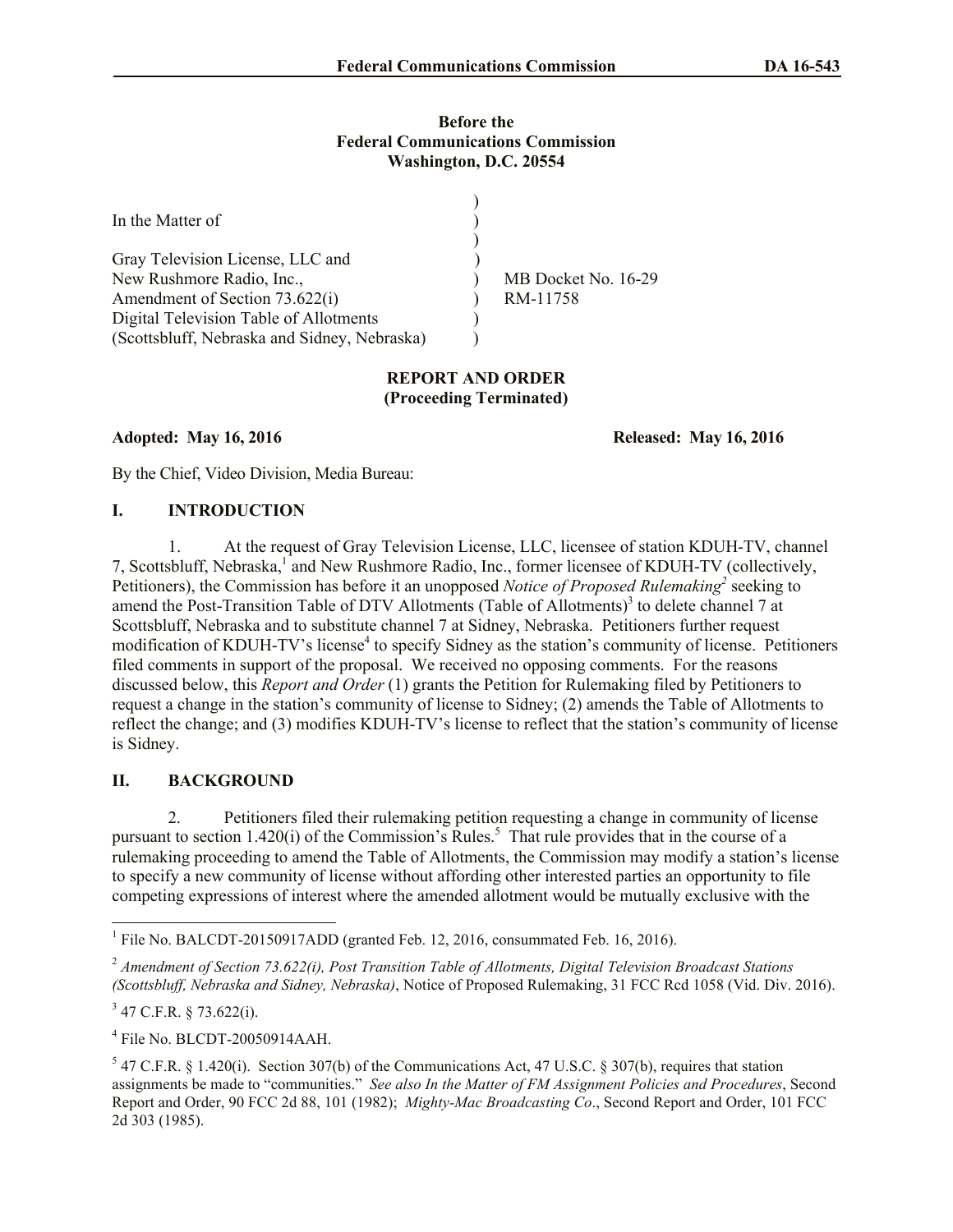licensee's present allotment.<sup>6</sup> In considering a reallotment proposal, the Commission compares the existing allotment versus the proposed allotment to determine whether the change in allotment will result in a preferential arrangement of allotments.<sup>7</sup>

3. In its rulemaking petition, Petitioners assert that their proposal to reallot channel 7 to Sidney is based on the technical specifications currently authorized for KDUH-TV;<sup>8</sup> therefore the new allotment will be mutually exclusive with the station's existing allotment.Petitioners further state that their proposal would meet the Commission's allotment priorities because it will provide Sidney with its first local television service.<sup>9</sup> Petitioners note that Sidney, with a 2010 Census population of 6,757 people, is the county seat of Cheyenne County and the largest city in the county.<sup>10</sup> Furthermore, Petitioners state Scottsbluff would remain well-served after the proposed reallotment because full-power television station KSTF(TV), channel 29, would remain licensed to that community.<sup>11</sup>

4. Petitioners, in its rulemaking petition, also sought a waiver of the Commission's freeze on the filing of petitions for rulemaking by television stations seeking to change their community of license.<sup>12</sup> The freeze on channel substitutions was instituted in 2011 following the release of the Commission's National Broadband Plan. The freeze is necessary as the Commission seeks to reallocate spectrum from the broadcast television bands for broadband use and to repack full-power television channels through a broadcast television incentive auction.<sup>13</sup> In support of its waiver request, Petitioners asserted that, because the proposed change in community of license does not involve any proposed change in technical facilities, grant of the petition would have no impact on the Post-Transition Table of DTV Allotments.<sup>14</sup>

5. The Video Division issued the *NPRM* on February 8, 2016, granting Petitioners request for a waiver of the freeze on the filing of rulemaking petitions to make changes to the Table of Allotments.<sup>15</sup> The Video Division concluded that, "since no additional technical changes are necessary or proposed, we believe that considering their proposal will not undermine the purpose of the freeze."<sup>16</sup> The

<sup>7</sup> This determination is based upon the television allotment priorities set forth in *Amendment of Section 3.606 of the Commission's Rules and Regulations*, Sixth Report and Order, 41 F.C.C. 148, 167-173 (1952)("*Sixth Report and Order*"). The television allotment priorities are to: (1) provide at least one television service to all parts of the United States; (2) provide each community with at least one television broadcast station; (3) provide a choice of at least two television services to all parts of the United States; (4) provide each community with at least two television broadcast stations; and (5) assign any remaining channels to communities based on population, geographic location, and the number of television services available to the community from stations located in other communities.

<sup>8</sup> KDUH-TV Petition for Rulemaking, Technical Exhibit at 1.

<sup>9</sup> KDUH-TV Petition for Rulemaking at 3.

<sup>10</sup> *Id.* (citing "United States Census Bureau American Fact Finder," available at http://factfinfer.census.gov/faces/nav/jsf/pages/community\_facts.xhtml; "About Cheyenne County," available at http:www.cheyennecountyne.net/#!about-us?clse).

<sup>11</sup> KDUH-TV Petition for Rulemaking at 3.

<sup>12</sup> *Freeze on the Filing of Petitions for Digital Channel Substitutions*, Public Notice, 26 FCC Rcd 7711 (MB 2011).

<sup>13</sup> *In the Matter of Expanding the Economic and Innovation Opportunities of Spectrum Through Incentive Auctions*, Docket No. 12-268, Report and Order, 29 FCC Rcd 6567 (2014) (subsequent citations omitted).

<sup>14</sup> KDUH-TV Petition for Rulemaking at 5-6.

<sup>15</sup> *NPRM*, 31 FCC Rcd at 1059-60, para. 3.

 $\overline{\phantom{a}}$ 

*<sup>6</sup>* 47 C.F.R. § 1.420(i); *see also Modification of FM and TV Authorizations to Specify a New Community of License*, Report and Order, 4 FCC Rcd 4870 (1989), *recon. granted in part*, 5 FCC Rcd 7094 (1990).

 $16$  *Id*.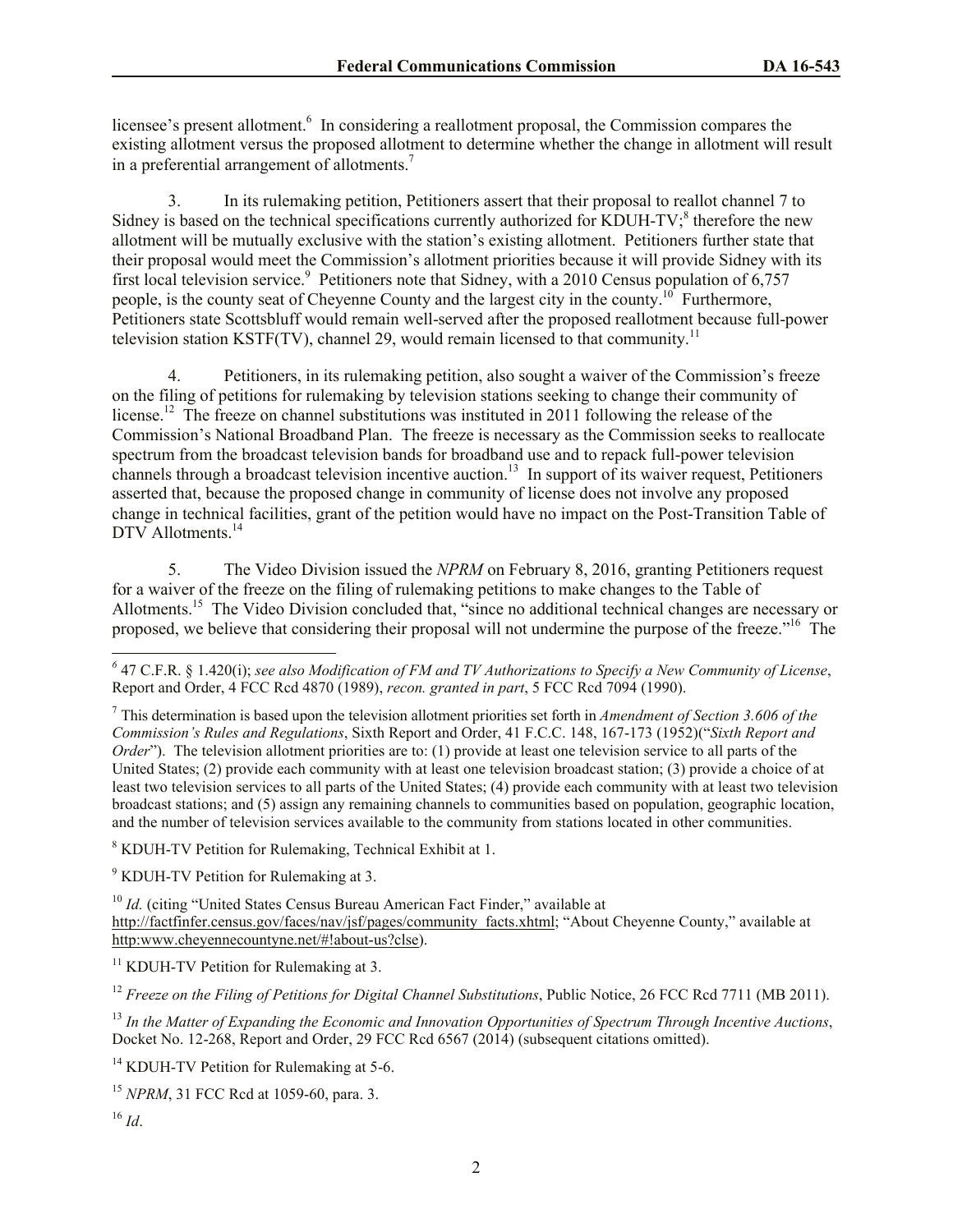*NPRM* accordingly sought comment on the proposal to amend the Table of Allotments to delete channel 7 at Scottsbluff and substitute channel 7 at Sidney.<sup>17</sup>

6. In their Comments, Petitioners reiterate their support for the proposed substitution and associated waiver of the Commission's freeze on the filing of rulemaking petitions to make changes to the Table of Allotments. In particular, Petitioners stress that the change in community of license to Sidney, Nebraska will represent a preferential arrangement of allotments by providing Sidney with its first fullpower television station.<sup>18</sup>

#### **III. DISCUSSION**

7. We believe the public interest will be served by realloting channel 7 from Scottsbluff, Nebraska to Sidney, Nebraska, and modifying the KDUH-TV license accordingly.<sup>19</sup> Our analysis is based on our determination that the allotment will result in a preferential arrangement of allotments. The reallotment will provide Sidney, the county seat of Cheyenne County and the largest city in the county,<sup>20</sup> with its first local television service. This reallotment is therefore consistent with the second of the key allotment priorities for broadcast television service, namely "to provide each community with at least one television broadcast station."<sup>21</sup> Providing Sidney with its first local television service directly supports this allotment priority. Furthermore, KSTF(TV) will continue to be allotted to Scottsbluff as a local television service. Moreover, because the change in community of license does not require any technical changes to the presently authorized channel 7 facility – and Petitioners do not propose to make any – the reallotment will not expand or diminish the noise limited contour of the facility authorized in KDUH-TV's license and the population served by the station will not change as a result of the proposal. This means there will be no change in KDUH-TV's contour coverage consistent with the underlying purpose of the freeze on the filing of rulemaking petitions to make changes to the Table of Allotments. Therefore, we conclude that Petitioner's proposal results in a preferential arrangement of television allotments under section 307(b) of the Act and the Commission's allotment priorities.

# **IV. ORDERING CLAUSES**

8. Accordingly, IT IS ORDERED, That the Petition for Rulemaking filed by Gray Television License, LLC, licensee of KDUH-TV, channel 7, Scottsbluff, Nebraska, and New Rushmore Radio, Inc., former licensee of KDUH-TV, IS GRANTED.

9. IT IS FURTHER ORDERED, That pursuant to the authority contained in sections 4(i),  $5(c)(1)$ ,  $303(g)$  and (r), and  $307(b)$  of the Communications Act of 1934, as amended,<sup>22</sup> and sections 0.61,  $0.204(b)$ , and  $0.283$  of the Commission's rules,<sup>23</sup> IT IS ORDERED, That effective 30 days after the date of publication of this Report and Order in the Federal Register, the Post-Transition Table of DTV

 $\overline{\phantom{a}}$ 

<sup>&</sup>lt;sup>17</sup> *Id.* at 1060-61, para. 6.

<sup>18</sup> Petitioners Comments at 1-2.

<sup>&</sup>lt;sup>19</sup> By modifying KDUH-TV's license to specify Sidney, Nebraska, the station's Designated Market Area (DMA) will change from the Cheyenne-Scottsbluff DMA to the Denver DMA.

<sup>&</sup>lt;sup>20</sup> "United States Census Bureau American Fact Finder," available at http://factfinfer.census.gov/faces/nav/jsf/pages/community\_facts.xhtml; "About Cheyenne County," available at http:www.cheyennecountyne.net/#!about-us?clse.

<sup>21</sup> *Sixth Report and Order,* 41 F.C.C. at 167, para. 63.

<sup>&</sup>lt;sup>22</sup> 47 U.S.C. §§ 4(i), 5(c)(1), 303(g), (r), 307(b).

<sup>23</sup> 47 C.F.R. §§ 0.61, 0.204(b), 0.283.